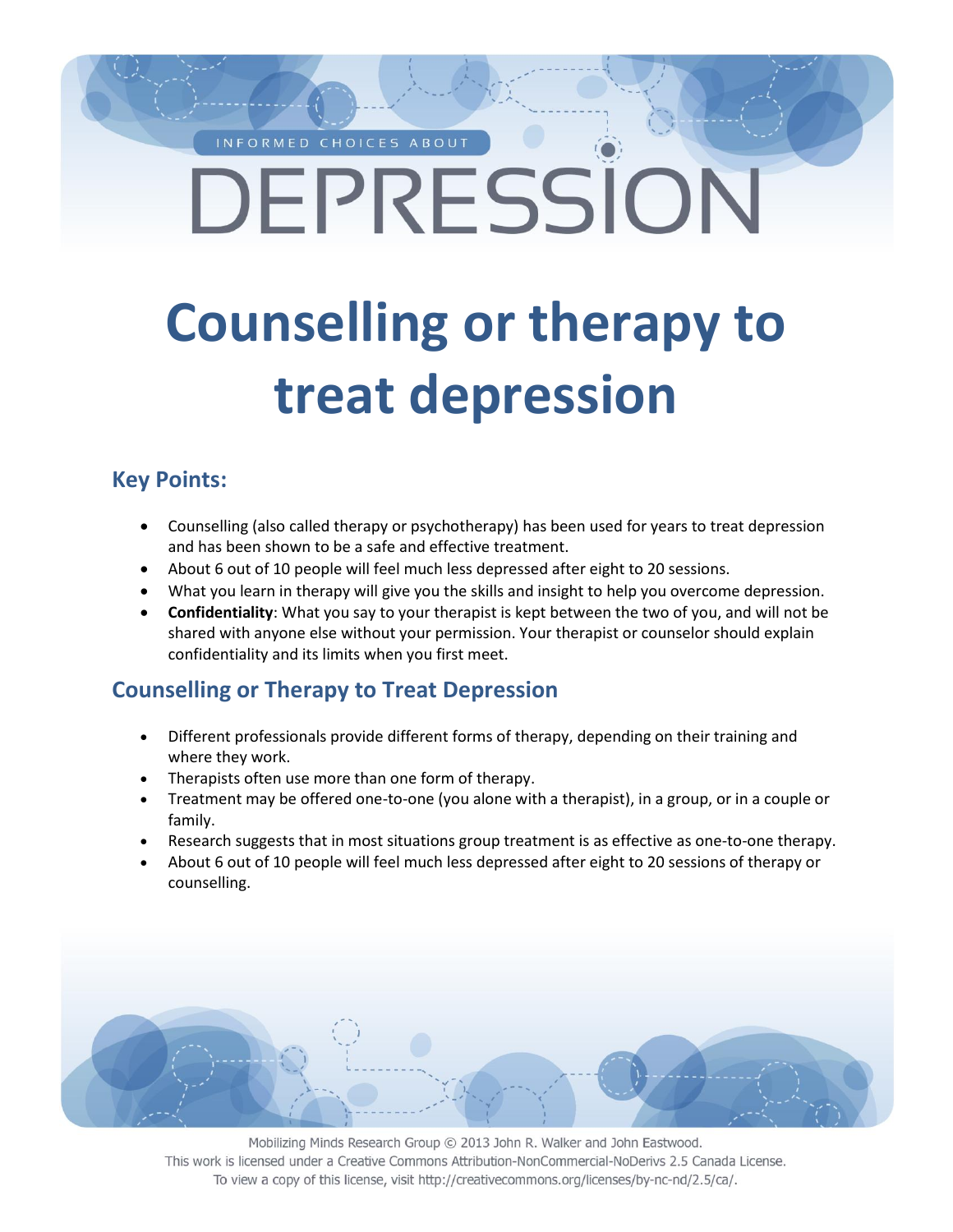### INFORMED CHOICES ABOUT DEPRESSION

- If you do not feel better, talk to your therapist about making changes to the therapy approach. You may consider a different therapist or type of treatment (including medicine).
- Some therapies shown to be effective in treating depression are:
	- o Cognitive behavior therapy (commonly referred to as CBT), which focuses on understanding how thoughts and actions affect emotions. The focus is on changing behaviour in ways that help with depression.
	- $\circ$  Emotion-focused therapy, which identifies a person's emotional and self-critical patterns linked to depression.
	- $\circ$  Interpersonal therapy, which deals with problems in relationships that may be related to the development of depression.
	- $\circ$  Problem-solving therapy, which develops helpful approaches to understand and manage life problems.
	- $\circ$  Short-term psychodynamic therapy, which focuses on troubling feelings that stem from unresolved painful events.
	- o Couple or family therapy, if couple or family issues are a concern.

#### **Combining Counselling/Therapy with medication to Treat Depression**

- Many people do well with either counselling or medication treatment.
- Combined medication and therapy may be more effective than either treatment alone in some situations.
- It is not known whether combined treatment is more effective in the long term if the medicine is stopped.
- Discuss the advantages and disadvantages of the treatment options, including combined treatment, with your health care provider to decide what approach is right for you.

#### **For more fact sheets and information about depression and its treatment please visit: http://depression.informedchoices.ca**

**Disclaimer:** Information in this pamphlet is provided for educational purposes only. Always consult a qualified health care professional for your specific care.

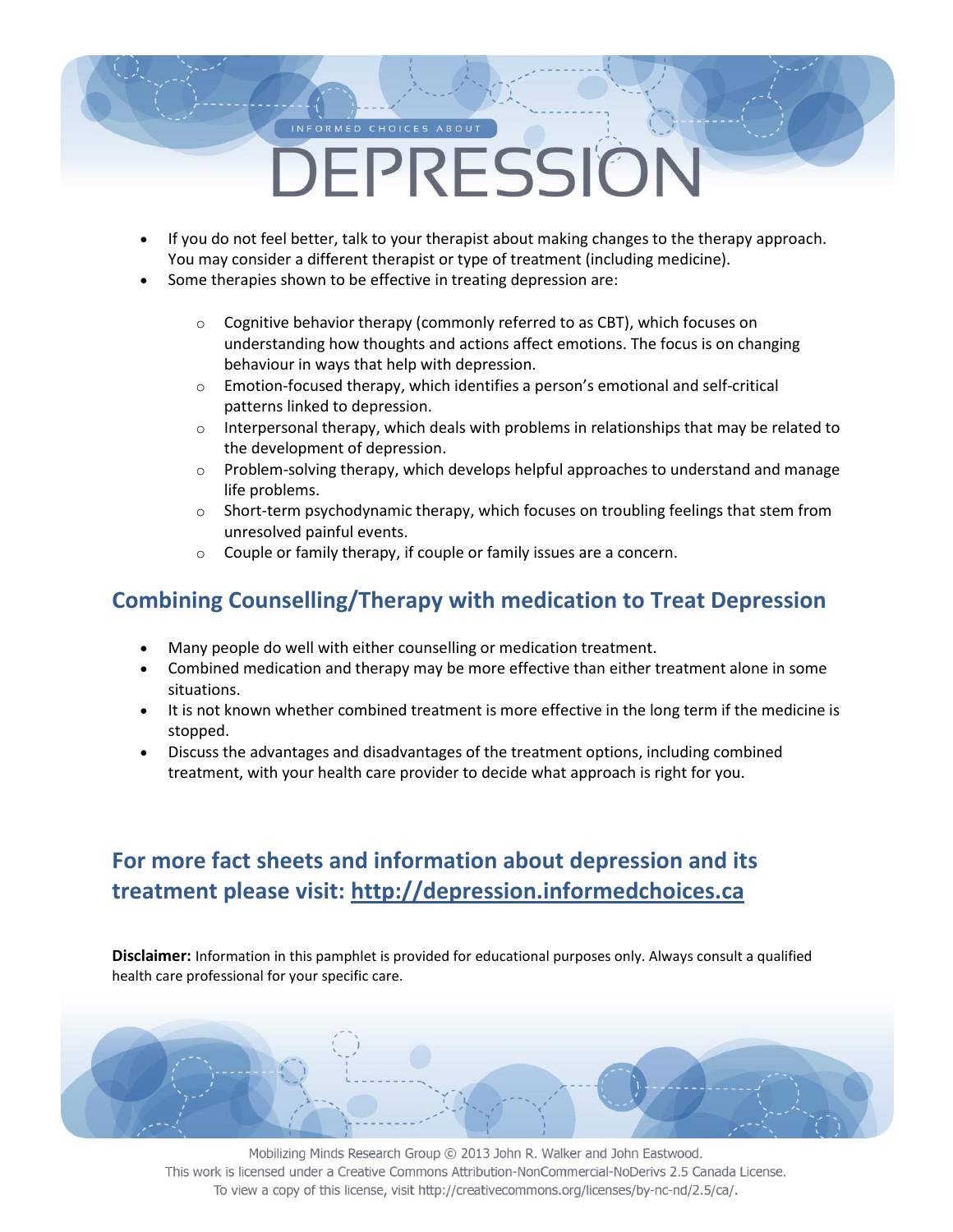### INFORMED CHOICES ABOUT DEPRESSION

- You are free to copy and distribute this material in its entirety as long as: 1) this material is not used in any way that suggests we endorse you or your use of the material, 2) this material is not used for commercial purposes (non-commercial), 3) this material is not altered in any way (no derivative works). View full license at http://creativecommons.org/licenses/by-nc-nd/2.5/ca/.
- **Source:** This summary provides scientifically accurate information. It was prepared in a research review by researchers and young adults with the Mobilizing Minds Research Group. The researchers are based at six universities: Manitoba, York, McMaster, Brock, Brandon, and Université Laval. Our core community partner is mindyourmind.ca located in London, Ontario. Our young adult team members are located all across the country. Last revised: 12 March 2013.
- **Acknowledgement:** Preparation of this material was supported by funding from the Canadian Institutes of Health Research and the Mental Health Commission of Canada. The views expressed here do not necessarily represent the views of these organizations.

#### **References:**

Bockting, C. L. H., Spinhoven, P., Wouters, L. F., Koeter, M. W. J., & Schene, A. H. (2009). Long-term effects of preventive cognitive therapy in recurrent depression: A 5.5-year follow-up study. *Journal of Clinical Psychiatry, 70*(12), 1621-1628.

Cuijpers, P., van Straten, A., Hollon, S.D., & Andersson, G. (2010). The contribution of active medication to combined treatments of psychotherapy and pharmacotherapy for adult depression: A meta-analysis. *Acta Psychiatrica Scandinavica, 121*, 415-423.

Dobson, K. S., Hollon, S. D., Dimidjian, S., Schmaling, K. B., Kohlenberg, R. J., Gallop, R. J., . . . Jacobson, N. S. (2008). Randomized trial of behavioral activation, cognitive therapy, and antidepressant medication in the prevention of relapse and recurrence in major depression. *Journal of Consulting and Clinical Psychology, 76*(3), 468-477.

Hollon, S. D., & Ponniah, K. (2010). A review of empirically supported psychological therapies for mood disorders in adults. *Depression and Anxiety, 27*(10), 891-932.

National Institute for Health and Clinical Excellence (NICE). (2009). *Depression: The treatment and management of depression in adults – National clinical practice guideline*. London: Author.